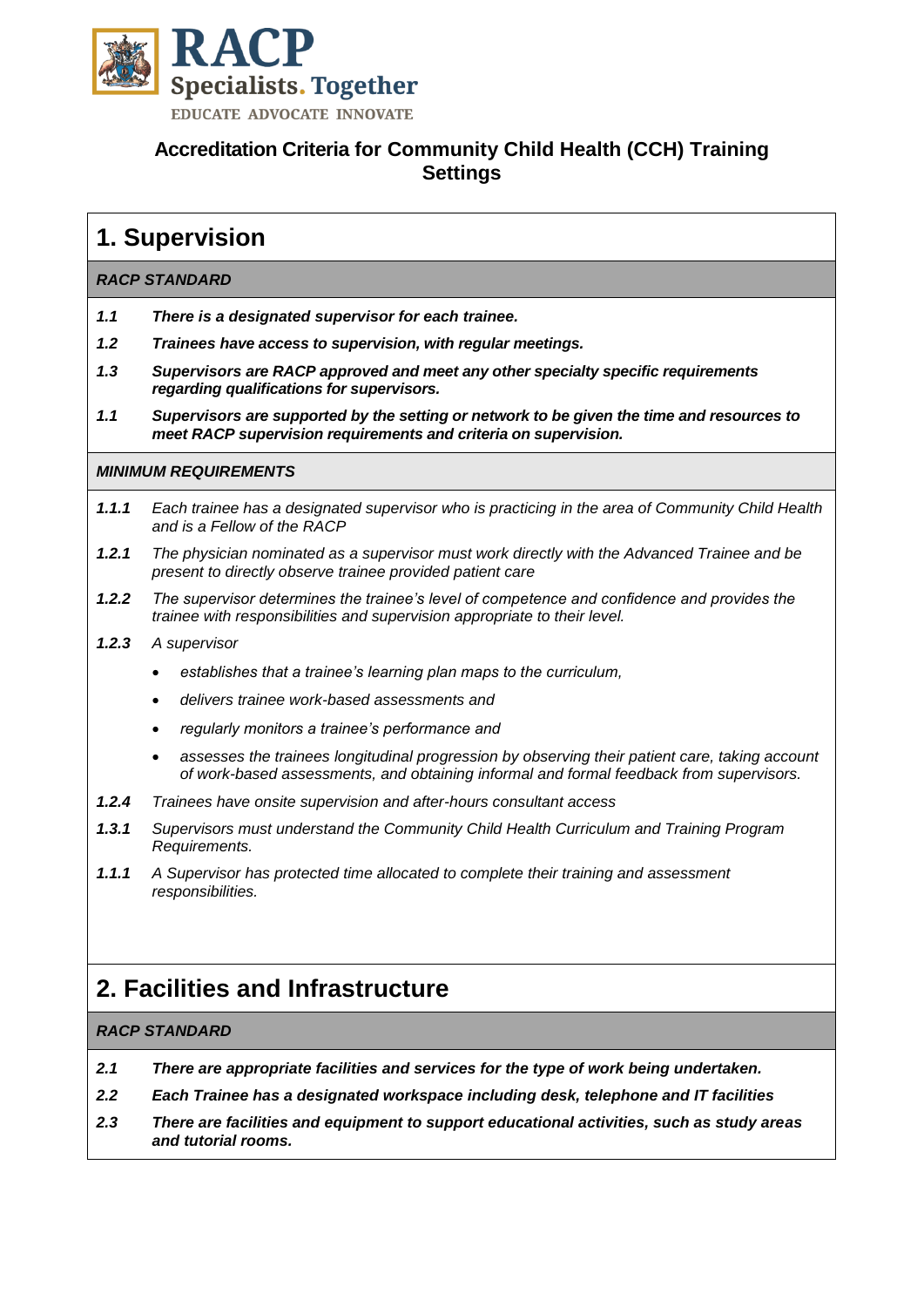

**EDUCATE ADVOCATE INNOVATE** 

## *MINIMUM REQUIREMENTS*

- *2.1.1 There is administrative support for the service so that trainee's clinical workload is not diminished by time spent on clerical work.*
- *2.1.2 The setting will provide facilities and services relevant to the type of training being provided.*
- *2.2.1 A trainee has a designated workspace, secure space for personal items and a space to relax and study.*
- *2.2.2 A trainee workspace is available when required, is located near the delivery of service, provides a space to write, and has privacy and easy access to information technology and telecommunications*
- *2.3.1 There is a distance education strategy and communication infrastructure, so trainees can readily access training when located remotely from the site of training.*
- *2.3.2 Trainees must have access to* educational resources to support training including *teaching rooms, clinical skills meeting rooms, computers with internet access, technology, visual aids, and specialty-specific literature and databases which support work and training.*

# **3. Profile of Work**

## *RACP STANDARD*

- *3.1 The setting shall provide a suitable workload and appropriate range of work.*
- *3.2 Trainees participate in quality and safety activities.*
- *3.3 There is the capacity for project work (including research) and ongoing training.*

#### *MINIMUM REQUIREMENTS*

- *3.1.1 A rotation has a workload, profile of work, access to clinical services and supervision to enable a trainee to receive a breadth and depth of learning opportunities consistent with the Community Child Health Curriculum, the Advanced Training in Community Child Health Program Requirements Handbook and Professional Qualities Curriculum (Available from RACP website).*
- *3.1.2 The trainee must see predominantly child patients and attend paediatric clinics.*
- *3.1.3 The trainee must be provided with leadership and advocacy opportunities to learn how to advocate on behalf of children as well as to build the knowledge and confidence needed to be a leader in Community Child Health paediatrics.*
- *3.1.1 A trainee is offered training experiences including technology enhanced training, supervisory responsibilities, quality and safety activities, projects, research and teaching*.

# **Teaching and Learning**

### **RACP STANDARD**

- *4.1 There is an established training program or educational activities such as multidisciplinary meetings, academic meetings, rounds, journal clubs.*
- *4.2 There are opportunities to attend external education activities as required.*
- *4.3 There is access to sources of information, both physical and online, including a medical library or e-library facility appropriately equipped for physician training.*